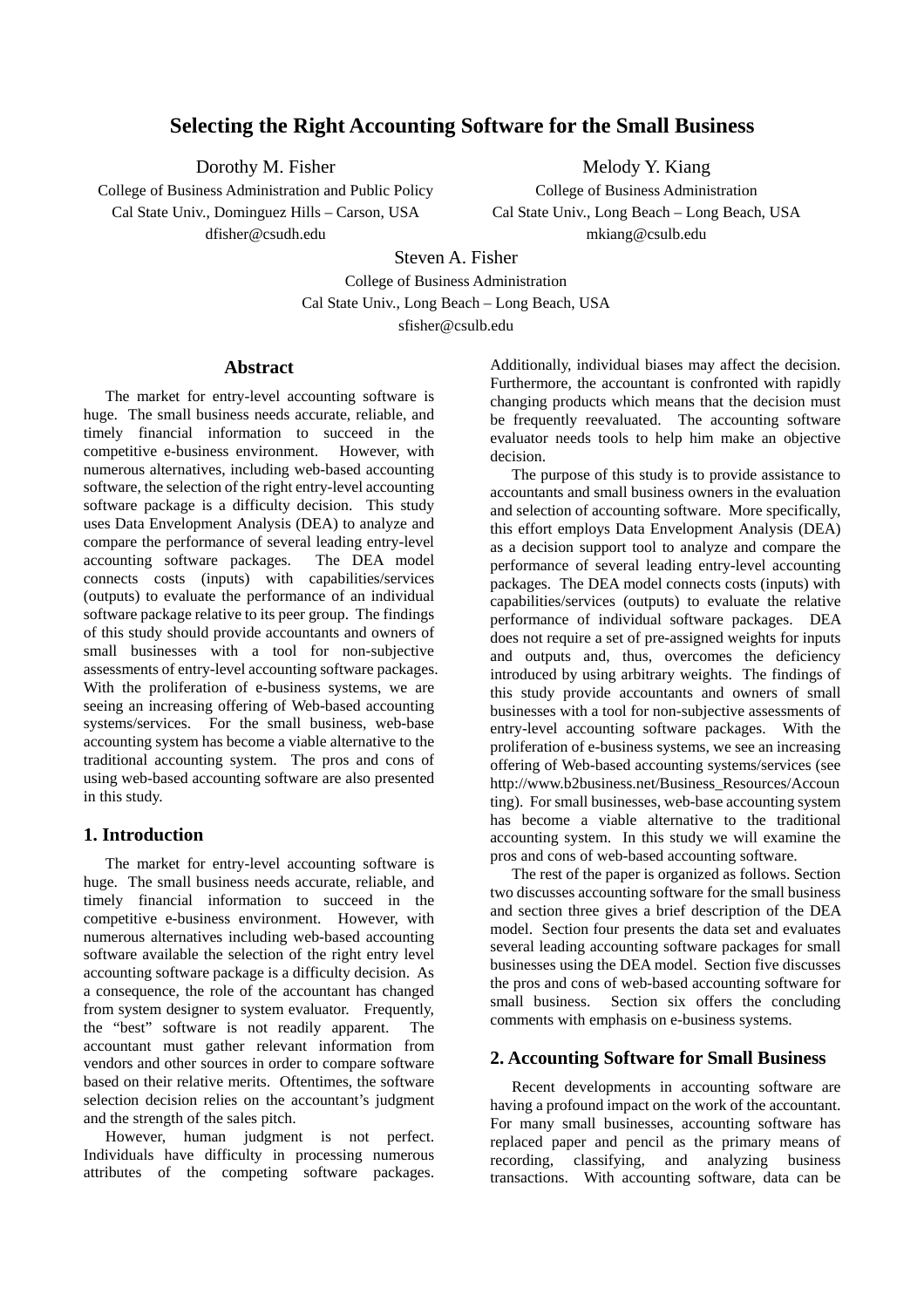quickly and accurately recorded with immediate audit trails, controls, and reports. The evolution of accounting software has lead to a wide range of products. Accounting software for small business now has full featured accounting and payroll packages with all the features and reports that meet the needs of a small business, including web-based features.

At the core of every accounting system is the general ledger (GL) that provides an initial recording of financial transactions and then summarizes the transactions in form of financial statements form. The general ledger is normally supported by other modules, including accounts receivable (AR), accounts payable (AP), payroll (PR), inventory (Inv), job cost (JC), order entry (OE), general system (Gen), and multi-language (Multi). These common capabilities are supported by various features that determine the quality of individual accounting software. The accountant must evaluate these features in forming his decision.

Data Envelopment Analysis (DEA) can be used as a decision support tool to assist the accountant in choosing the right software. It has been successfully applied as a decision support tool to improve bank branch productivity [2, 6, 16, 17] and health maintenance organization services [3, 9, 12], to select mutual funds [13], to evaluate software [8, 11] and software projects [5, 12, 14], to rank ERP systems [10], and to compare operational performance of airlines [15].

### **3. Data Envelopment Analysis**

Data Envelopment Analysis (DEA) is a non-parametric methodology. It requires neither an explicit formulation of the underlying functional relationship nor pre-assigned weights for attributes (inputs and outputs) to arrive at an overall score for each ERP package under evaluation. Therefore, it overcomes the deficiency introduced by using arbitrary weights in evaluating a production operation in a multiple-output, multiple-input setting [4, 17]. Thus, DEA can avoid certain theoretical and computational problems.

DEA can be used as a decision support tool to assist accountants and small business owners in identifying the best accounting software to meet their business requirements and needs. The main advantage of DEA is its ability to explicitly take into account the use of multiple inputs (costs) to provide multiple outputs (benefits). DEA also helps to minimize the complexity of analysis by simultaneously evaluating the attributes of interest and presenting a single, composite score, referred to as an efficiency score.

DEA was developed by Charnes et al. [1979] to evaluate the performance of multi-input and multi-output production operations. The analytical and computational capacities of DEA are firmly based on mathematical theory. Using the simple DEA model, each production operation is evaluated with weights that are the most favorable for its own aggregate performance. A theoretical discussion of various models of DEA is beyond the scope of this paper. Suffice to say, the version presented by Charnes et al. [1991] provides a more general approach than the other versions of DEA. In our study, we adopted the approach proposed by Charnes et al. to restricting weight flexibility and chose the BCC (Banker, Charnes, and Cooper) model with constant return to scale [11].

# **4. Evaluation of entry-level accounting software**

The primary data source for this study is http://www.accountingsoftwareadvisor.com. The selected entry-level accounting software packages and their corresponding websites are presented in Table 1.

| Product                         | Web Address                                                        |
|---------------------------------|--------------------------------------------------------------------|
| <b>ACCPAC Vision Point</b>      | http://www.accpac.com/products/finance/vp/                         |
| <b>BusinessVision 32</b>        | http://www.businessvision.com/products/bv32/                       |
| <b>BusinessWorks Gold</b>       | http://www.bestsoftware.com/businessworks/index.cfm                |
| Red Wing                        | http://www.redwingsoftware.com/                                    |
| BusinessVision 2000             | http://businessvision.com/                                         |
| Peachtree 2000                  | http://www.peachtree.com/                                          |
| <b>UA Corporate Accounting</b>  | http://www.2020software.com/products/UA_Corporate_Professional.asp |
| DAC EASY (Best)                 | http://www.daceasy.com/daceasy/default.asp                         |
| <b>MYOB</b>                     | http://www.myob.com.au/products/accounting/                        |
| Peachtree Complete Acct         | http://www.peachtree.com/                                          |
| QuickBooks Pro 2002             | http://www.quickbooks.com/                                         |
| <b>APPGEN Business Software</b> | http://www.appgen.com/                                             |
| QuickBooks 2002                 | http://www.quickbooks.com/                                         |
| <b>ACCPAC Simply Acct</b>       | http://accpac.com/products/finance/default.asp                     |

#### **Table 1: Entry-level accounting software**

Table 2 presents data for each accounting software drawn from http://accountingSoftwareAdvisor.com (ASA). ASA evaluated the 350 most important features (http://www.accountingsoftwareadvisor.com/topics/topf eatures.htm) in accounting software and assigned either 1 or 2 points to each of these features based on their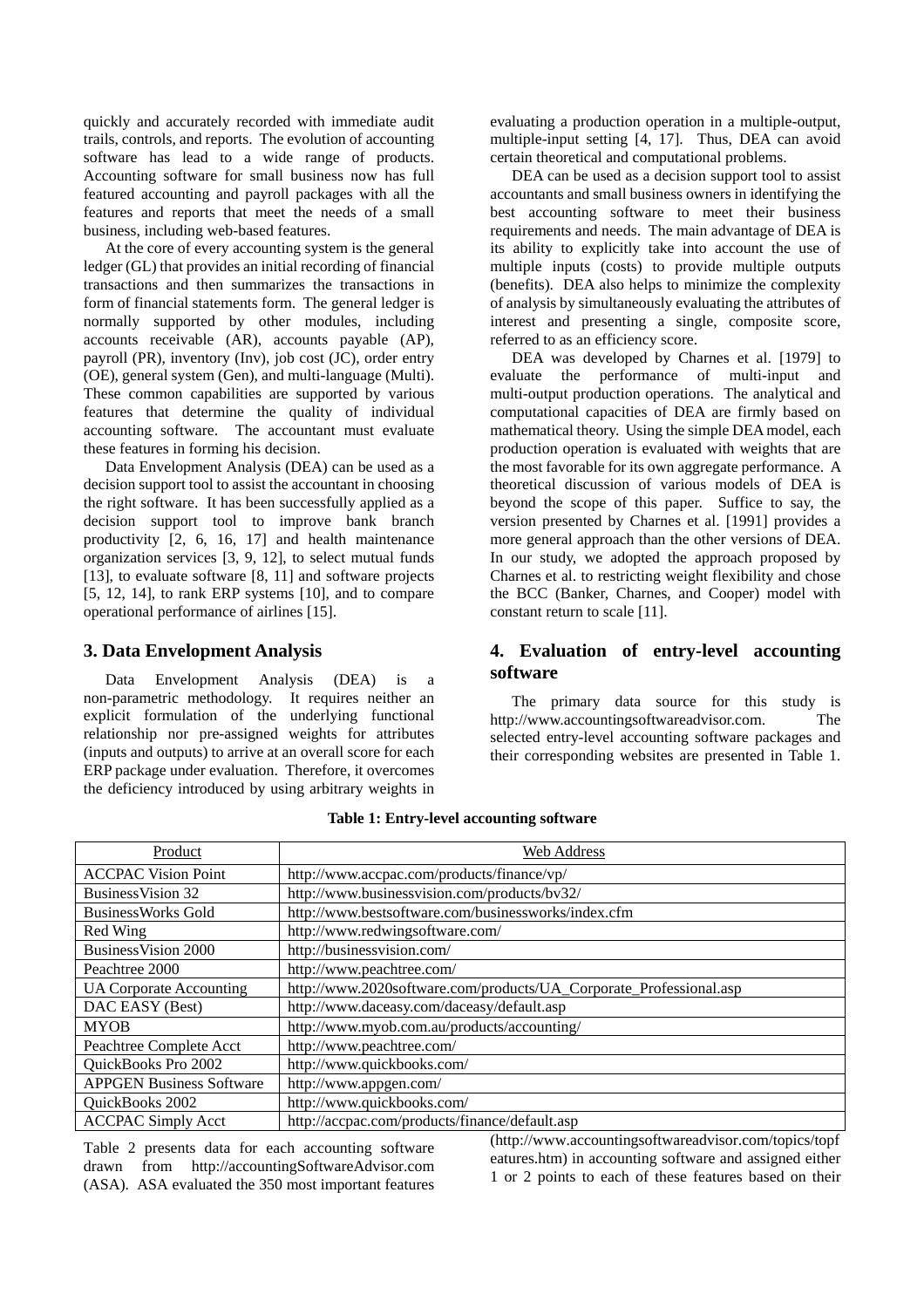importance. Features are grouped by modules and total points for modules are presented in Table 2. The ASA rating in column one is the sum of the points awarded to each module.

| <b>ASA</b> | Product                        | GL   | AP   | <b>AR</b> | <b>PR</b> | Inv  | <b>JC</b> | $\underline{\text{OE}}$ | Gen                      | Multi |
|------------|--------------------------------|------|------|-----------|-----------|------|-----------|-------------------------|--------------------------|-------|
| 235.5      | <b>ACCPAC Vision Point</b>     | 41.5 | 37.3 | 19.8      | 18.3      | 49.8 | 10.0      | 33.8                    | 22.3                     | 3.0   |
| 232.8      | Business Vision 32             | 44.5 | 29.5 | 31.0      | 19.3      | 58.5 | 6.8       | 26.0                    | 16.3                     | 1.0   |
| 215.5      | <b>BusinessWorks Gold</b>      | 34.3 | 29.0 | 32.5      | 15.5      | 58.8 | 13.5      | 13.5                    | 18.5                     | 0.0   |
| 170.8      | Red Wing                       | 30.0 | 24.0 | 17.8      | 16.0      | 50.0 | 9.8       | 14.3                    | 9.0                      | 0.0   |
| 157.0      | Business Vision 2000           | 34.8 | 14.8 | 19.8      | 13.3      | 43.3 | 3.0       | 16.8                    | 10.5                     | 1.0   |
| 152.0      | Peachtree 2000                 | 31.0 | 25.0 | 20.0      | 12.0      | 39.0 | 10.0      | 11.0                    | 4.0                      | 0.0   |
| 143.0      | <b>UA Corporate Accounting</b> | 51.0 | 39.0 | 26.0      | 7.0       | 16.3 |           | 3.8                     | $\overline{\phantom{a}}$ | 0.0   |
| 137.0      | DAC EASY (Best)                | 25.0 | 23.0 | 19.0      | 15.0      | 36.0 | 3.0       | 11.0                    | 5.0                      |       |
| 129.0      | <b>MYOB</b>                    | 32.0 | 23.0 | 19.0      | 7.0       | 23.0 | 2.0       | 6.0                     | 15.0                     | 2.0   |
| 99.0       | Peachtree Complete Acct        | 17.0 | 19.0 | 15.0      | 9.0       | 19.0 | 1.0       | 8.0                     | 11.0                     |       |
| 78.0       | QuickBooks Pro 2002            | 28.8 | 17.0 | 12.0      | 10.8      | 5.5  | Ξ.        |                         | 3.0                      | 1.0   |
| 77.0       | <b>APPGEN Business</b>         | 17.0 | 14.0 | 13.0      | 4.0       | 21.0 | -         | 6.0                     | 2.0                      |       |
| 77.0       | QuickBooks 2002                | 28.8 | 17.0 | 12.0      | 10.8      | 5.5  | Ξ.        |                         | 3.0                      |       |
| 65.0       | <b>ACCPAC Simply Acct</b>      | 18.0 | 10.0 | 12.0      | 7.0       | 3.0  | -         | 7.0                     | 7.0                      | 1.0   |
| 41.0       | ePeachtree                     | 9.0  | 6.0  | 11.0      | 8.0       | 6.0  | Ξ.        |                         | 1.0                      | ۰.    |

**Table 2: Features and modules of entry-level accounting software** 

Source: http://accountingSoftwareAdvisor.com

Table 3 lists the price of each accounting software by number of users. The source is again ASA. However, when the price of a product is missing, we would conduct a search to find the price from vendor site or a reseller site to complete the table as much as we can.

As mentioned earlier, the DEA model evaluates all ERP packages or DMUs consecutively. Each ERP package is compared with the other packages and an efficiency score for this package is generated in reference to a set of best-value packages or the reference set. An efficient or best-value package has an efficiency score of 1. A package with an efficiency score of less than 1 is less

## **4.1 Performance Evaluations**

| <b>Accounting Software</b>      | <u>1 User</u> | 5 User  | 10 Users | 25 Users |
|---------------------------------|---------------|---------|----------|----------|
| <b>ACCPAC Vision Point</b>      | \$3,600       | \$3,600 | \$3,600  | \$3,600  |
| <b>BusinessVision 32</b>        | \$199         | \$5,495 | \$6,790  | \$10.670 |
| <b>BusinessWorks Gold</b>       | \$3,760       | \$4,750 | \$5,255  | \$6,745  |
| Red Wing                        | \$795         | na      | na       | na       |
| <b>BusinessVision 2000</b>      | \$995         | \$995   | \$1,990  | na       |
| Peachtree 2000                  | \$1,650       | \$2,530 | \$2,930  | \$2,930  |
| UA Corporate Accounting         | \$7,245       | \$7,245 | \$7,245  | na       |
| DAC EASY (Best)                 | \$250         | \$500   | na       | na       |
| <b>MYOB</b>                     | \$236         | \$647   | \$1,142  | na       |
| Peachtree Complete Acct         | \$270         | \$557   | \$557    | \$557    |
| QuickBooks Pro 2002             | \$250         | \$690   | na       | na       |
| <b>APPGEN Business Software</b> | \$995         | \$995   | \$995    | na       |
| QuickBooks 2002                 | \$180         | na      | na       | na       |
| <b>ACCPAC Simply Acct</b>       | \$169         | na      | na       | na       |

### **Table 3: Prices of entry-level accounting software**

Source : http://www.accountingsoftwareadvisor.com/main/pricing.htm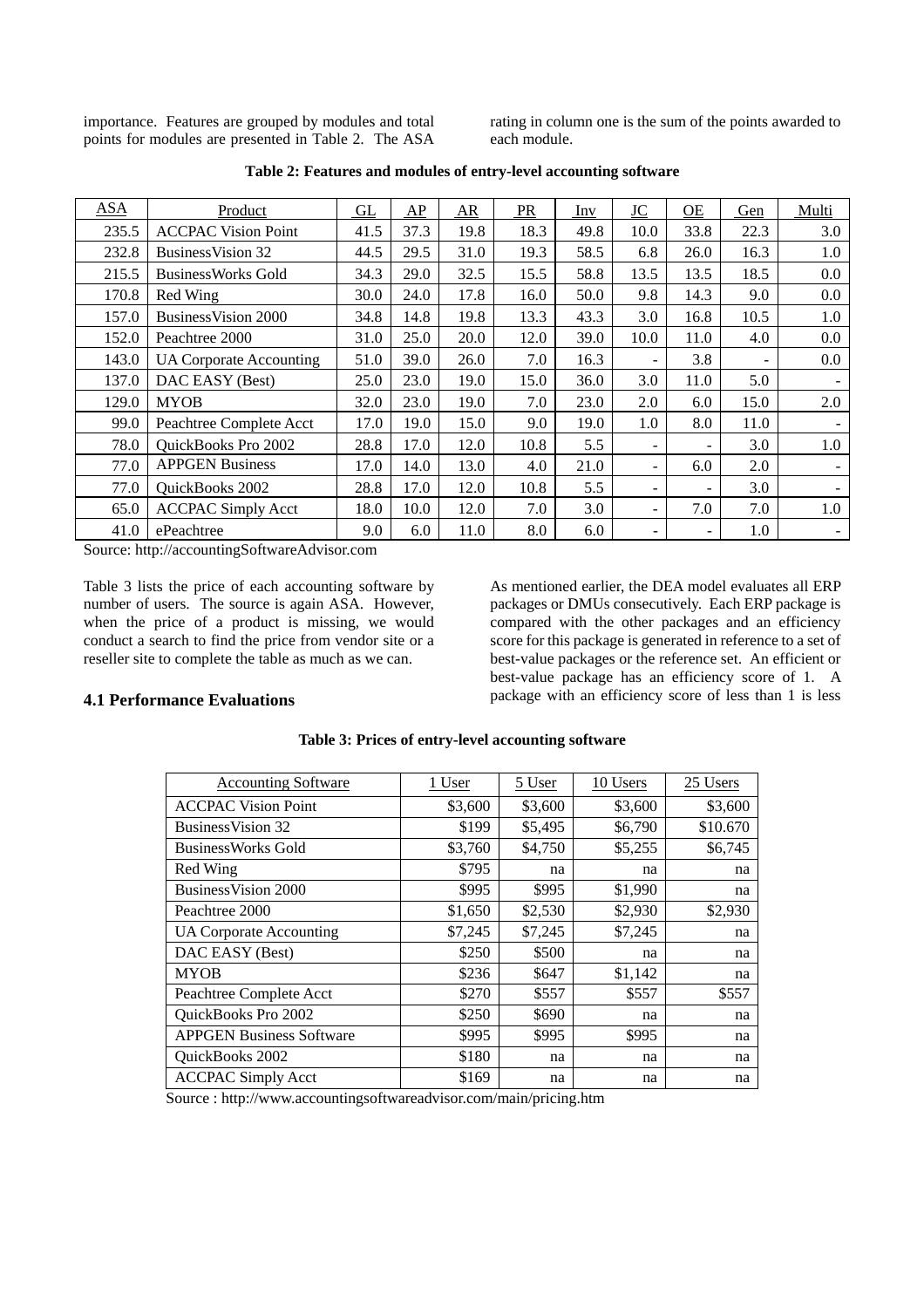| <b>Accounting Software</b>      | Single User |        | 5 User |    | 10 Users |   | 25 Users |   |
|---------------------------------|-------------|--------|--------|----|----------|---|----------|---|
| <b>ACCPAC Vision Point</b>      | $0.1256*$   | $11**$ | 0.1431 | 10 | 0.1733   | 4 | 0.2640   | 3 |
| <b>BusinessVision 32</b>        | 1.0000      |        | 0.0521 | 12 | 0.0582   | 8 | 0.0676   | 6 |
| <b>BusinessWorks Gold</b>       | 0.1056      | 12     | 0.0969 | 11 | 0.1078   | 7 | 0.1311   | 4 |
| Red Wing                        | 0.3614      | 8      | na     |    | na       |   | na       |   |
| Business Vision 2000            | 0.1770      | 10     | 0.2620 | 5  | 0.1641   | 5 | na       |   |
| Peachtree 2000                  | 0.1785      | 9      | 0.1458 | 9  | 0.1621   | 6 | 0.2707   | 2 |
| <b>UA Corporate Accounting</b>  | 0.0361      | 14     | 0.0451 | 13 | 0.0573   | 9 | 0.0957   | 5 |
| DAC EASY (Best)                 | 0.6369      | 6      | 0.4697 | 2  | na       |   | na       |   |
| <b>MYOB</b>                     | 1.0000      |        | 0.5025 |    | 0.3822   | 2 | na       |   |
| Peachtree Complete Acct         | 0.5196      | 7      | 0.3765 | 3  | 0.5324   | 1 | 1.0000   |   |
| QuickBooks Pro 2002             | 0.6434      | 5      | 0.3528 | 4  | na       |   | na       |   |
| <b>APPGEN Business Software</b> | 0.1042      | 3      | 0.1750 | 6  | 0.2652   | 3 | na       |   |
| QuickBooks 2002                 | 0.7526      | 4      | na     |    | na       |   | na       |   |
| <b>ACCPAC Simply Acct</b>       | 0.8522      | 3      | 0.1733 | 78 | na       |   | na       |   |

**Table 4: Efficiency scores and rankings of entry-level accounting software** 

\* Efficiency Score

\*\* Ranking

desirable relative to a reference set of best-value packages. Thus, efficiency scores help accountants to identify the accounting software packages that provide the greatest return in terms of per dollar.

Each module in Table 2 was treated as an output and data in Table 3 were used as inputs. To begin with, we evaluated all the packages. The DEA efficiency scores together with the rankings are presented in Table 4. Packages with efficiency scores of 1 are of best-value in the sense that these packages provide better performance with lower costs than others do. The DEA results show that for single user, BusinessVision 32 and MYOB are ranked top followed by ACCPAC Simply Acct and QuickBooks 2002; for 5 users, MYOB ranks the top followed by DAC EASY; for 10 users, Peachtree Complete Accounting ranks the top and MYOB ranked the second; and for 25 users, Peachtree Complete Acct again ranks the top followed by Peachtree 2000. MYOB was not ranked for 25 users due to no data available. To summarize, MYOB consistently ranked highest among single to 5 users and ranked the second for 10 users package. Unfortunately there is no data available from MYOB for 25 users product. Peachtree Compete Acct ranked on top for both 10 and 25 users. The changes in rankings among different user products are mainly due to the different pricing structures of the software. For example, Peachtree Compete Acct charges a flat rate for multiple users while MYOB almost doubles the charges when moving from 5 to 10 users. Therefore, the rankings of MYOB dropped to second whereas Peachtree Compete Acct moved up to number one for 10-users product.

However, prices of some of the packages labeled entry-level by ASA are considerably higher than those of the low-end packages. Therefore, we eliminated four high prices packages, ACCPAC Vision Point, Business Vision 32, Peachtree 2000, and UA Corporate Accounting, and arrived at a different set of efficiency scores that are presented in Table 5. For single user, BusinessVision 32 and MYOB are the "best value" followed by ACCPAC Simply Acct and QuickBooks 2002; for 5 users, DAC EASY is the best buy followed by MYOB; for 10 users, Peachtree Complete Accounting is the best buy and MYOB is again ranked second.

| <b>Accounting Software</b>      | Single User |   | 5 User |                | 10 Users                 |           |
|---------------------------------|-------------|---|--------|----------------|--------------------------|-----------|
| Business Vision 32              | 1.0000      |   | $-$ *  |                | -                        |           |
| Red Wing                        | 0.3614      | ┑ | na     |                | na                       |           |
| Business Vision 2000            | 0.1823      | 9 | 0.3973 | 5              | $\overline{\phantom{0}}$ |           |
| DAC EASY (Best)                 | 0.6632      | 5 | 0.7210 |                | na                       |           |
| <b>MYOB</b>                     | 1.0000      |   | 0.7090 | $\mathfrak{D}$ | 0.6455                   | $\bigcap$ |
| Peachtree Complete Acct         | 0.5531      | 6 | 0.5934 | 3              | 1.0000                   |           |
| QuickBooks Pro 2002             | 0.6778      | 4 | 0.5503 | 4              | na                       |           |
| <b>APPGEN Business Software</b> | 0.1191      | 9 | 0.3091 | 6              | 0.5649                   | 3         |
| QuickBooks 2002                 | 0.8125      | 3 | na     |                | na                       |           |
| <b>ACCPAC Simply Acct</b>       | 0.9257      | 2 | -      |                | na                       |           |

**Table 5: Efficiency scores and rankings of low-end accounting software** 

\* Not considered as low-end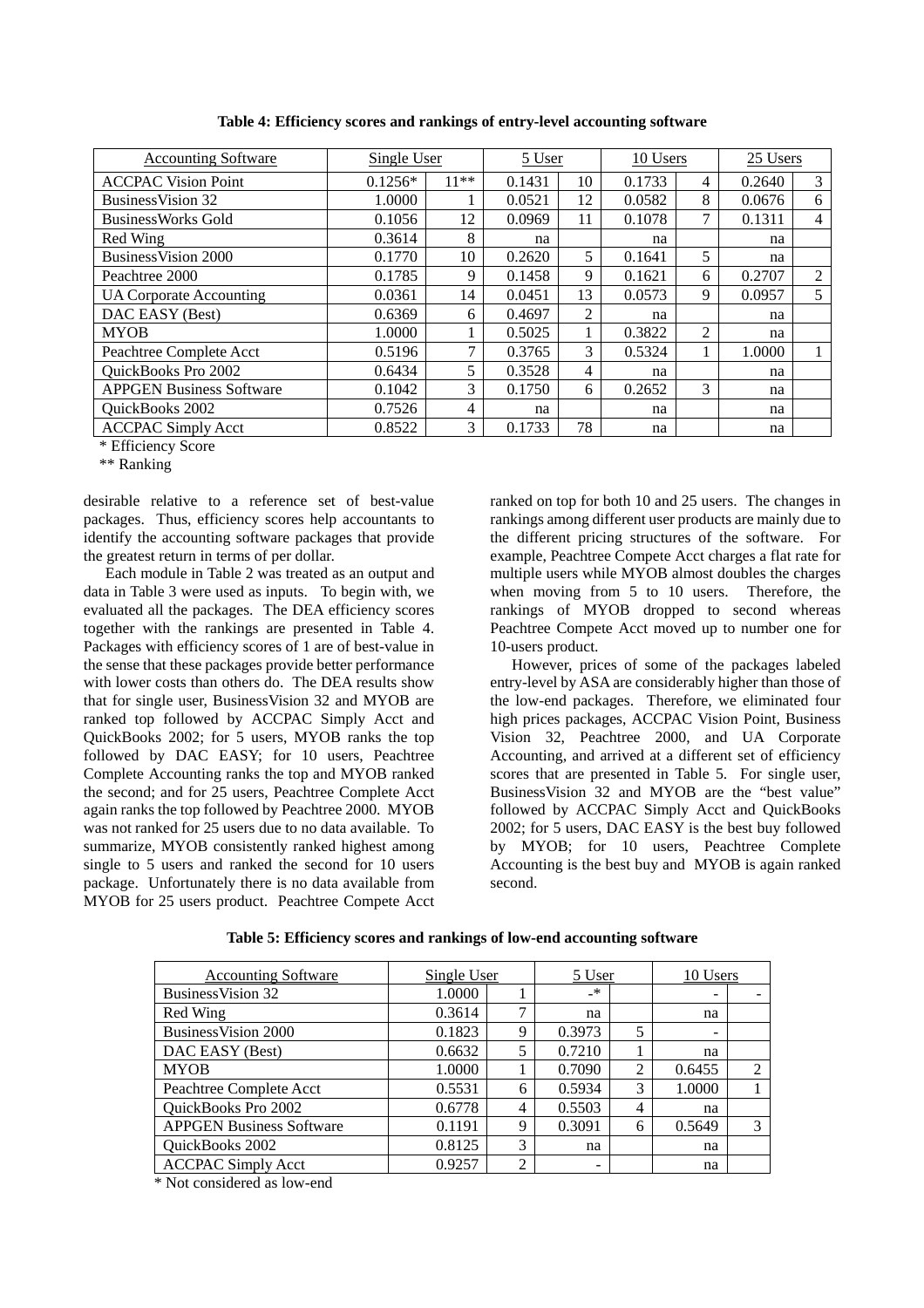There is not enough data available for 25 users therefore no rankings were performed. The rankings for the other three products are very consistent with that of all fourteen packages. According to ASA, the top entry-level accounting software systems are: BusinessVision 32, Small Business Manager, MYOB, Peachtree Complete Accounting 2004, QuickBooks Pro 2003, Simply Accounting, and Vision Point 2000.

# **5. Web-Based Accounting Software**

The Internet has changed the way businesses do business. Specifically, recent advances in Internet technology have

created a new breed of accounting software called web-based accounting software which is a hosted solution. Table 6 lists some of the web-based accounting software with the web addresses and brief description for each. The basic service, in general, includes general ledgers, invoicing, accounts payable, accounts receivable, and financial reporting. Some applications also include time sheets and expense reports, as well as payroll, check writing, credit card, and inventory features. Advanced features, available for an additional cost, include tools to help you manage e-commerce, sales, as well as customer and vendor relationships.

| Product                    | Web Address                       | Description                                         |
|----------------------------|-----------------------------------|-----------------------------------------------------|
| <b>Accfinity Office</b>    | http://www.bizfinity.com/         | fully secure Web-based accounting system, including |
|                            |                                   | Accounts Receivable, Accounts Payable, and General  |
|                            |                                   | Ledger, invoice printing and check printing.        |
| <b>Baport Technologies</b> | http://www.baport.com/            | Hosted accounting solutions for small businesses.   |
| eLedger.com                | http://www.eLedger.com/           | web-based accounting for small businesses.          |
| Flagship ASP               | http://www.flagshipasp.com/       | offers enterprise-class hosted accounting and       |
|                            |                                   | management systems.                                 |
| Intacct                    | http://www.intacct.com/           | Web-based, hosted accounting services.              |
| Necho Systems Corp         | http://www.necho.com/             | Web-based T&E services.                             |
| Netledger                  | http://www.netledger.com/         | Netledger hosted accounting software                |
| Peachtree                  | http://www.peachtree.com/         | Peachtree is a leading provider of accounting       |
|                            |                                   | solutions to small businesses.                      |
| <b>TheAccountsOffice</b>   | http://www.TheAccountsOffice.co.u | provides online, outsourced accountancy and back    |
|                            | k                                 | office solutions for media, marketing and internet  |
|                            |                                   | firms looking to develop in the UK and Europe       |
| Virtual Growth             | http://www.virtualgrowth.com/     | Outsourced bookkeeping and accounting services.     |

#### **Table 6: Web-based accounting software**

Source : http://b2business.net/Business\_Resources/Accounting

### **5.1. Pros and Cons of Web-based Accounting Software**

Web-based accounting software systems are subscription-based accounting systems that reside on a web server. Any individual or company that subscribes to the service can have access to the systems from anywhere in the world through a regular web browser. There is no up front investment for additional hardware or software to set up and run company accounting system on web-based service. Therefore it is an especially appealing alternative for small businesses. Web-based accounting software is still a relatively new concept and there are pros and cons associated with the adoption of such a system

### **5.1.1. Benefits for Using Web-based Accounting Software**

- 1. No up front investment in additional hardware and software to run the system.
- 2. Relatively low monthly subscription fee. For example, QuickBooks for the Web, \$15 per month, unlimited users.
- 3. State-of-the-art software Application code is always up-to-date and there is no need to upgrade the software. The service also comes with high-end database software that is usually expensive to acquire and maintain.
- 4. Lower administration and maintenance costs including database backup and recovery.
- 5. No need to install the software, hence, shorter implementation time required.
- 6. Convenience work from home or away from the office.

#### **5.1.2. Potential Problems for Using Web-based Accounting Software**

- 1. Security and reliability issues.
- 2. Prevalence of viruses on the Web.
- 3. Less control of the system.
- 4. Need of high speed Internet access
- 5. Loss of independence Once subscribed, it will be difficult to unsubscribe in the future due to possible loss of past data.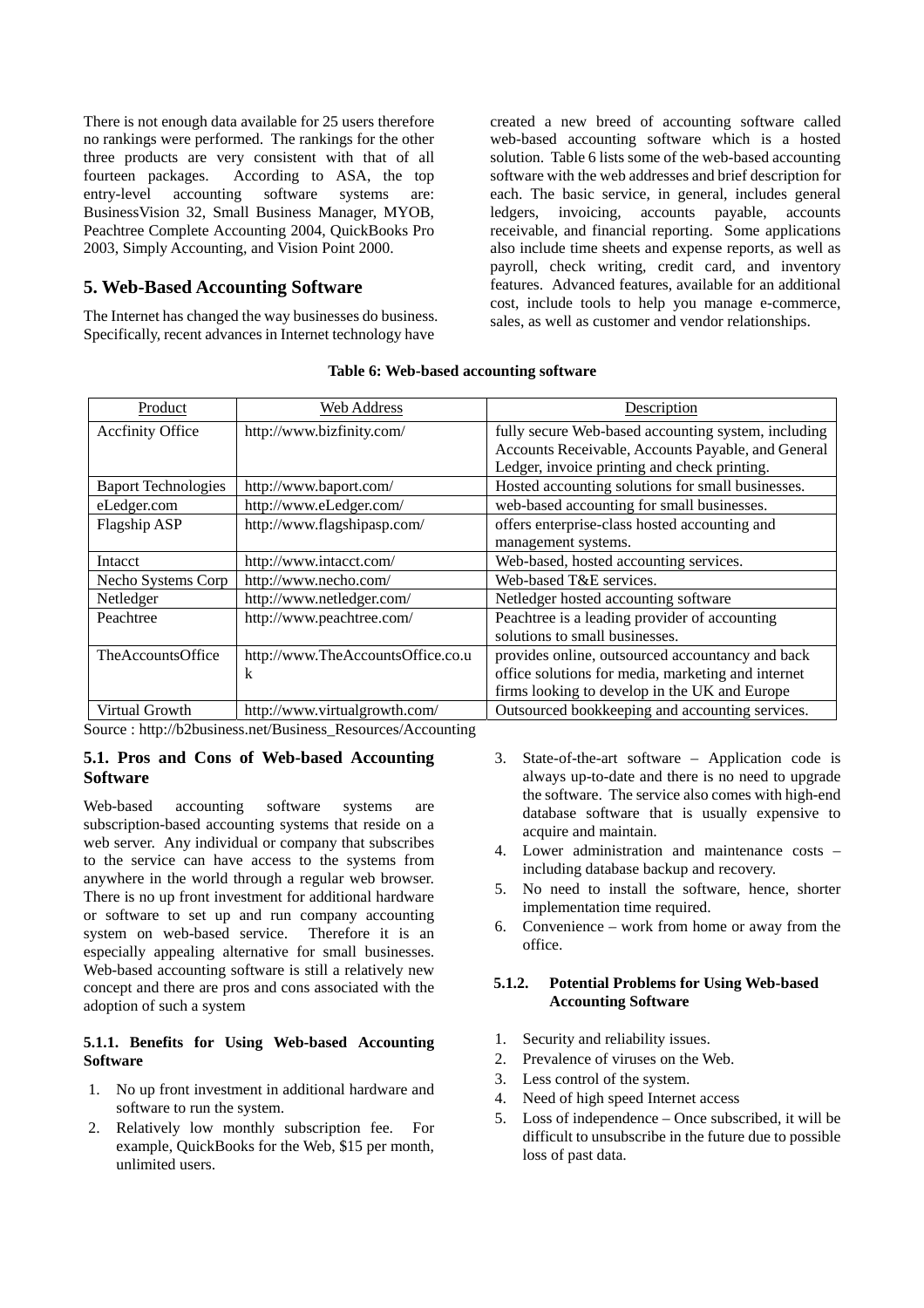Comparing traditional accounting software with web-based accounting is a difficulty task. Low-end web-based accounting systems cost around \$15 dollars or less per month as shown in table 7 although high-end systems such as ACCPAC Online will cost you much more [1]. Monthly fee typically includes software upgrades, hardware, remote access, database server, backup, security protection, etc. Small businesses do not have the technical know-how to implement an accounting system and have to rely on an accountant or consultant to install the software and implement the system. All things considered, the cost of owning your own accounting software is most likely to be higher than using web-based accounting software.

| <b>Feature</b>   | ePeachtree 3.0            | NetLedger 5.0             | <b>QuickBooks for the Web</b> |
|------------------|---------------------------|---------------------------|-------------------------------|
| Cost             | \$9.99 per mo.single user | \$9.99 per user per month | $$14.95$ per month            |
|                  | \$4.99 each add'l user    |                           | unlimited users               |
| Set Up           | Good                      | Good                      | Good                          |
| Inventory        | Fair, Avg. cost only      | Good                      | Poor                          |
| General Ledger   | Very Good                 | Very Good                 | Fair                          |
| Acct. Payable    | Good                      | Very Good                 | Fair                          |
| Acct. Rec        | Good                      | Very Good                 | Fair                          |
| Payroll          | Good                      | Very Good                 | Poor                          |
| E-commerce tools | <b>NA</b>                 | Very Good                 | <b>NA</b>                     |
| Reporting        | Good                      | Very Good                 | Fair                          |
| OVERALL          | Good                      | Very Good                 | Fair                          |

**Table 7: Comparison of Leading Web-based Accounting Software Packages** 

Source: http://sbdcnet.utsa.edu/E-Newsletters/news6.htm

## **6. Concluding Comments**

Using the DEA model, we connect the services (outputs) provided by entry-level accounting software packages to the costs (inputs) required to provide these services to evaluate the performance of an accounting software package relative to its peer group. DEA does not require a set of pre-assigned weights for inputs and outputs and, thus, overcomes the deficiency introduced by using arbitrary weights. With the proliferation of e-business systems, web-base accounting system has become a viable alternative to the traditional accounting system for small business. For our future research, we would like to apply DEA to the rankings of web-based accounting software when more data is available.

# **References**

[1] Accounting Software Research, "Pricing Comments: ASP's, Hosting and Web-based Solutions," http://www.asaresearch.com/articles/asppricing.htm, Access on April 7, 2005

[2] Al-Faraj, T. N., Alidi, A. S. & Bu-Bshait, K. A., "Evaluation of Bank Branches by Means of Data Envelopment Analysis," *International Journal of Operations & Production Management*, 13(9), 1993, pp. 45-52.

[3] Al-Shammari, M., "A Multi-Criteria Data Envelopment Analysis Model for Measuring the Productive Efficiency of Hospitals," *International Journal of Operation and Production Management*, 19(9-10), 1999, pp. 879-890.

[4] Banker, R.D., Charnes A. & Cooper, W. W., "Models for Estimating Technical and Scale Efficiencies in Data Envelopment Analysis," *Management Science*, 1984, 30(9), pp. 35-44.

[5] Banker, R. D., Datar, D. M. & Kemerer, C. F., "A Model to Evaluate Variables Impacting the Productivity of Software Maintenance Projects," *Management Science*, 37(1), 1991, pp. 1-18.

[6] Charnes, A., Cooper, W. W., Huang, Z. & Sun, D. B., "Polyhedral Cone-Ratio DEA Models with Illustrative Application to Large Commercial Banks," *Journal of Econometrics*, 46, 1990, pp. 73-91.

[7] Charnes, A., Cooper, W. W., Wei, Q. L. & Huang, Z. M., "Cone Ratio Data Envelopment Analysis and Multi-Objective Programming," *International Journal of System Sciences*, 20(7), 1991, pp. 1099-1118.

[8] Chatzoglou, P. D. & Soteriou, A. C., "A DEA Framework to Assess the Efficiency of the Software Requirements Capture and Analysis Process." *Decision Science*, 30(2), 1999, pp. 503-531.

[9] Chilingerian J. & Sherman, H. D., "Managing Physician Efficiency and Effectiveness in Providing Hospital Services," *Health Services Management Resources*, 3(1), 1990, pp. 3-15

[10] Fisher, D. M., Kiang M. Y., Fisher, S. A. & Chi, R. T., "Evaluating Mid-level ERP Software,' *Journal of Computer Information System,* No. XLV, Vol. 1, 2004, pp. 38-46.

[11] Fisher, D. M. & Sun, B. D, "Software Evaluation: LAN-based E-mail," *Journal of Computer Information Systems,* 1995-1996*,* 34(2), pp. 21-25.

[12] Maniadakis, N. & Thanassoulis, E., "Assessing Productivity Changes in UK Hospitals Reflecting Technology and Input Prices," *Applied Economics*, 32(12), 2000, 1575-1589.

[13] McMullen, P. & Strong, R., "Selection of Mutual Funds using Data Envelopment Analysis," *Journal of Business and Economic Studies*, 1998, 4(1), (1998), pp.